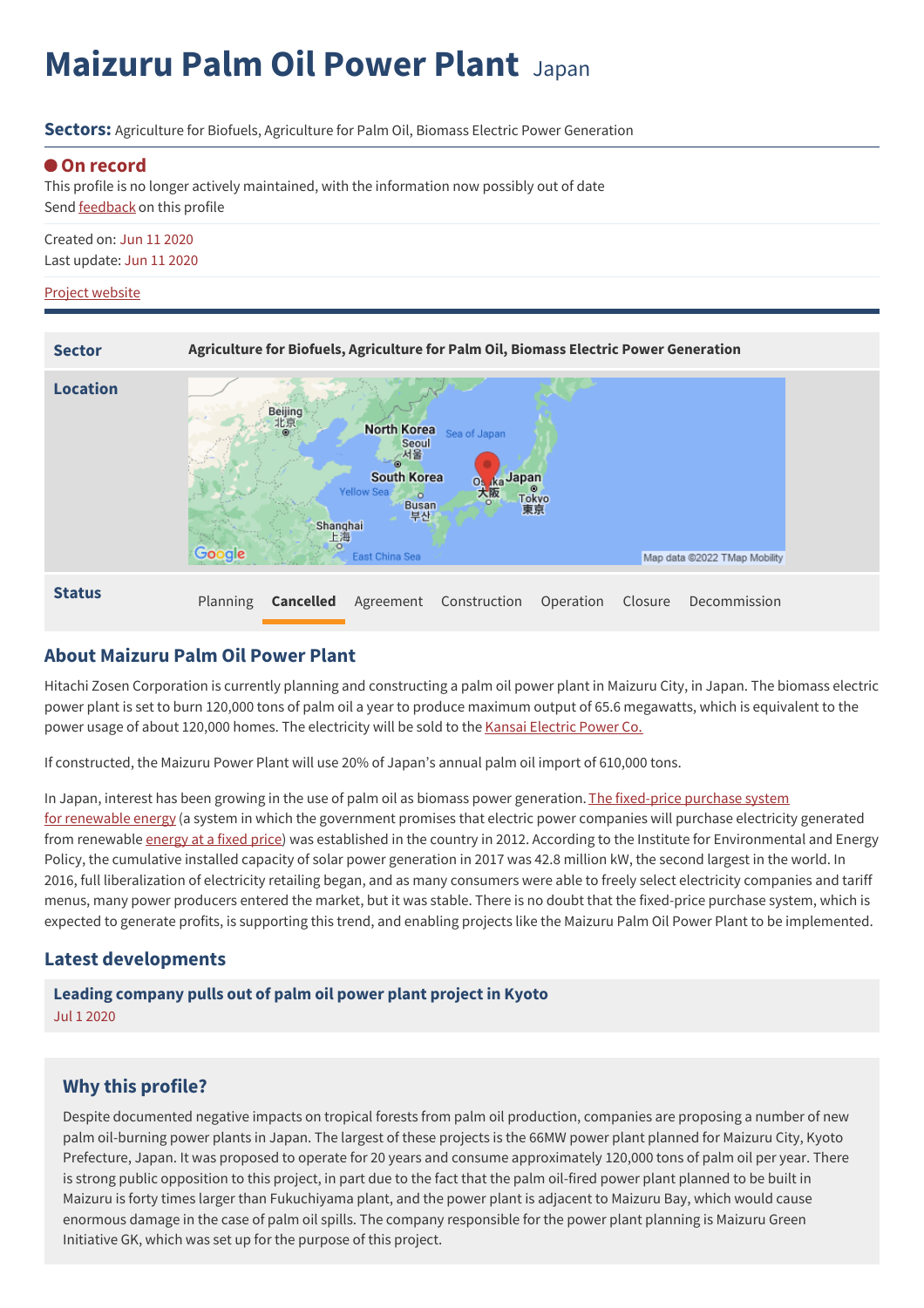### **What must happen**

Banks and investors must refrain from financing this biomass power plant project.

## **Impacts**

## **Social and human rights impacts**

Palm oil, accounting for roughly a quarter of vegetable oil and fat consumed in Japan, is used mainly for processed food and as material for soap and cosmetics. Such uses are feared to compete with fuel. Palm oil production itself is associated with several problems, such as infringement of indigenous people's rights and territories, forced labor, child labor under harsh working conditions, poverty, and exploitation.

The Maizuru palm oil-fired power plant is planned to be built without proper participation and consultation of local residents. As of September 2019, no details about the project have been reported to the Maizuru City Council.

## **Environmental and climate impacts**

There are great risks involved in biomass power generation, and the use of palm oil is especially problematic.Forests from Southeast Asian countries (Indonesia, Malaysia, Thailand) are felled and burned to produce palm oil, fuelling deforestation and biodiversity loss. In addition to that, many studies have already pointed out the significant amount of CO2 emitted through palm oil production. [Astudy](https://ec.europa.eu/energy/sites/ener/files/documents/Final%20Report_GLOBIOM_publication.pdf) commissioned by the European Commission has revealed that as a result of land use change, consumption of palm oil as biofuel emits 231 g CO2-eq/MJ, greater than any other material, far exceeding coal releases of 90.6g CO2-eq/MJ. The Roundtable on Sustainable Palm Oil (RSPO) published a [report](https://www.rspo.org/files/project/GreenHouse.Gas.Working.Group/Report-GHG-October2009.pdf) which concluded that the CO2 emission factor of palm oil is larger than that of fossil fuel.

The Maizuru palm oil power plant is adjacent to Maizuru Bay, whichwill cause **catastrophic damage if palm oil spills.** In case the oil tank is damaged by a disaster such as a typhoon or an earthquake, a maximum of 15,000 liters of oil will be washed out in Maizuru Bay. Palm oil solidifies below 20 degrees and can float,which would pollute the Maizuru Bay.

In addition to that, although information from local briefing sessions and information disclosure were requested, there are **no concrete measures against marine pollution**in the plan published at this time, which means that in case of emergency, the responsibility is unclear.

#### **The case of Fukuchiyama palm oil plant**

In 2017, a palm oil-fired power plant was put into operation in Hajishinmachi, Fukuchiyama City, also in Japan. Great environmental damage such as noise and offensive odors to neighboring areas has occurred, besides the outflow of palm oil and the recurrent complaints of residents about the damage. Fukuchiyama city council adopted a "petition for countermeasures against odor and noise problem" in September 2019 due to residents' complaints, and Fukuchiyama city council has recognized environmental degradation.

The palm oil-fired power plant planned to be built in Maizuru is**40 times larger than Fukuchiyama,** and would cause disproportional human and environmental damage.

## **Governance**

YOU MENTIONED NEW REGULATION OF JAPANESE GOVERNMENT ON PALM OIL IMPORT. EXPLAIN HERE

## **Applicable norms and standards**

**Roundtable on [Sustainable](http://rsb.epfl.ch/) Biofuels**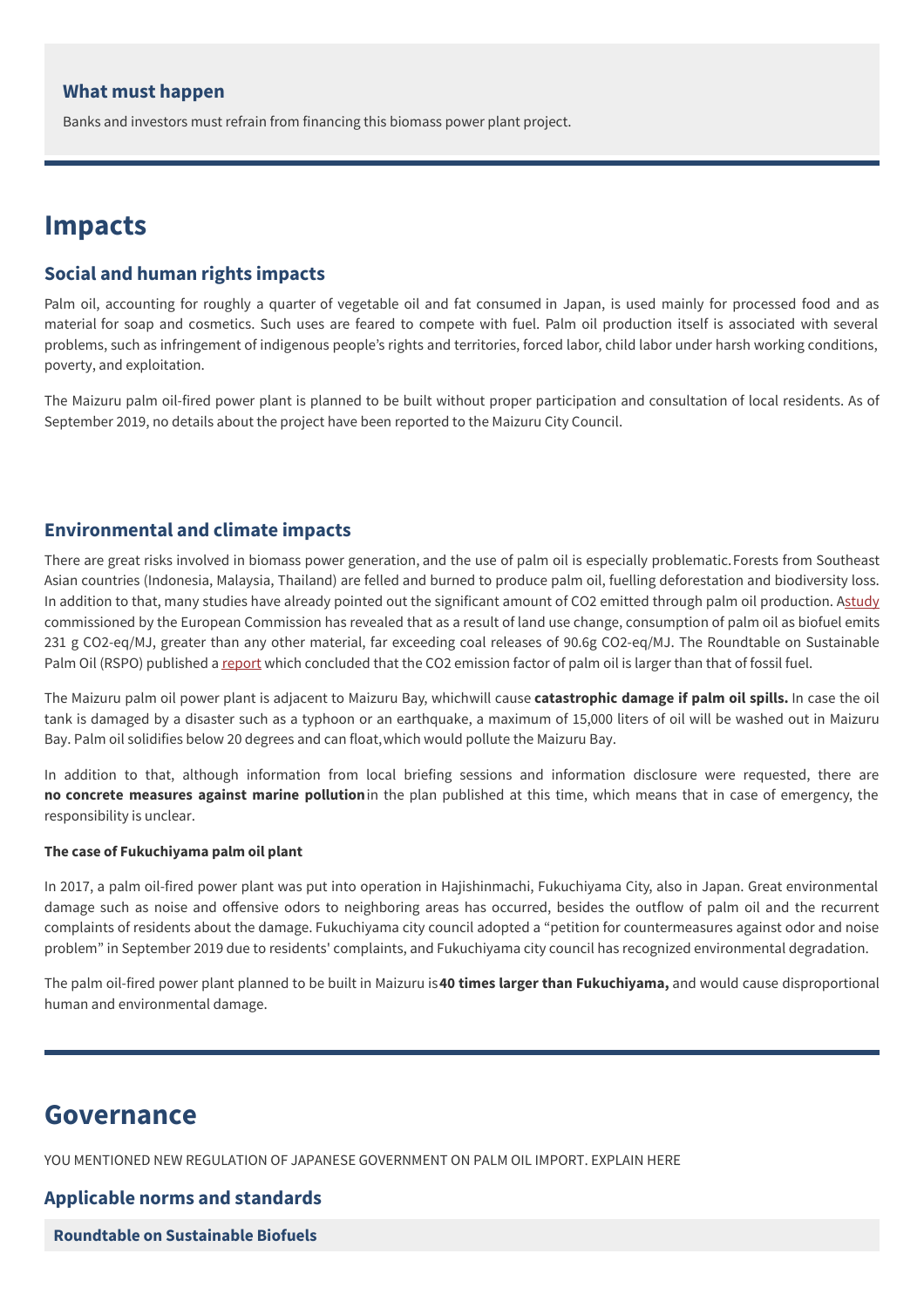#### **RSPO Principles and Criteria for [Sustainable](http://www.rspo.org/files/resource_centre/RSPO%20Principles%20&%20Criteria%20Document.pdf) Palm Oil Production**

## **Brief history**

Japan emerged as a global leader in biomass imports, bringing in fuel from forests inSouth Eastern Asia and North America. In April 2020, the Canadian renewable energy company Amp Corporation and the third investor in the Maizuru Palm Oil Power Plant withdrew the project, aiming in the future to not consider the power generation business using palm oil as fuel.

Hitachi Zosen Corporation is an expected EPC (Engineering, Procurement, and Construction) contractor for the deal.

## **Updates**

## **Leading company pulls out of palm oil power plant project in Kyoto**

#### Jul 1 2020

The company leading a project to create Japan's largest-scale palm oil power plant in Kyoto Prefecture has informed a citizens' group fighting the development that it has [decided](https://zenbird.media/leading-company-pulls-out-of-palm-oil-power-plant-project-in-kyoto/) to pull out of the project.

## **Financiers**

| <b>Banks</b>                                                                               |                 |                  |
|--------------------------------------------------------------------------------------------|-----------------|------------------|
| <b>BNP Paribas</b> France profile                                                          |                 | Details $\nabla$ |
| Equity - share owner/manager<br>source: Hitachi Zosen list of shareholders.<br><u>link</u> |                 |                  |
| Mitsubishi UFJ Financial Group (MUFG) Japan profile                                        |                 | Details $\nabla$ |
| Debt - corporate loan<br>source: link                                                      | USD 277 million |                  |
| Equity - share owner/manager<br>source: Hitachi Zosen list of shareholders.<br>link        |                 |                  |
| <b>Mitsubishi UFJ Trust and Banking</b>                                                    |                 | Details $\nabla$ |
| Equity - share owner/manager<br>source: Hitachi Zosen list of shareholders.<br>link        |                 |                  |